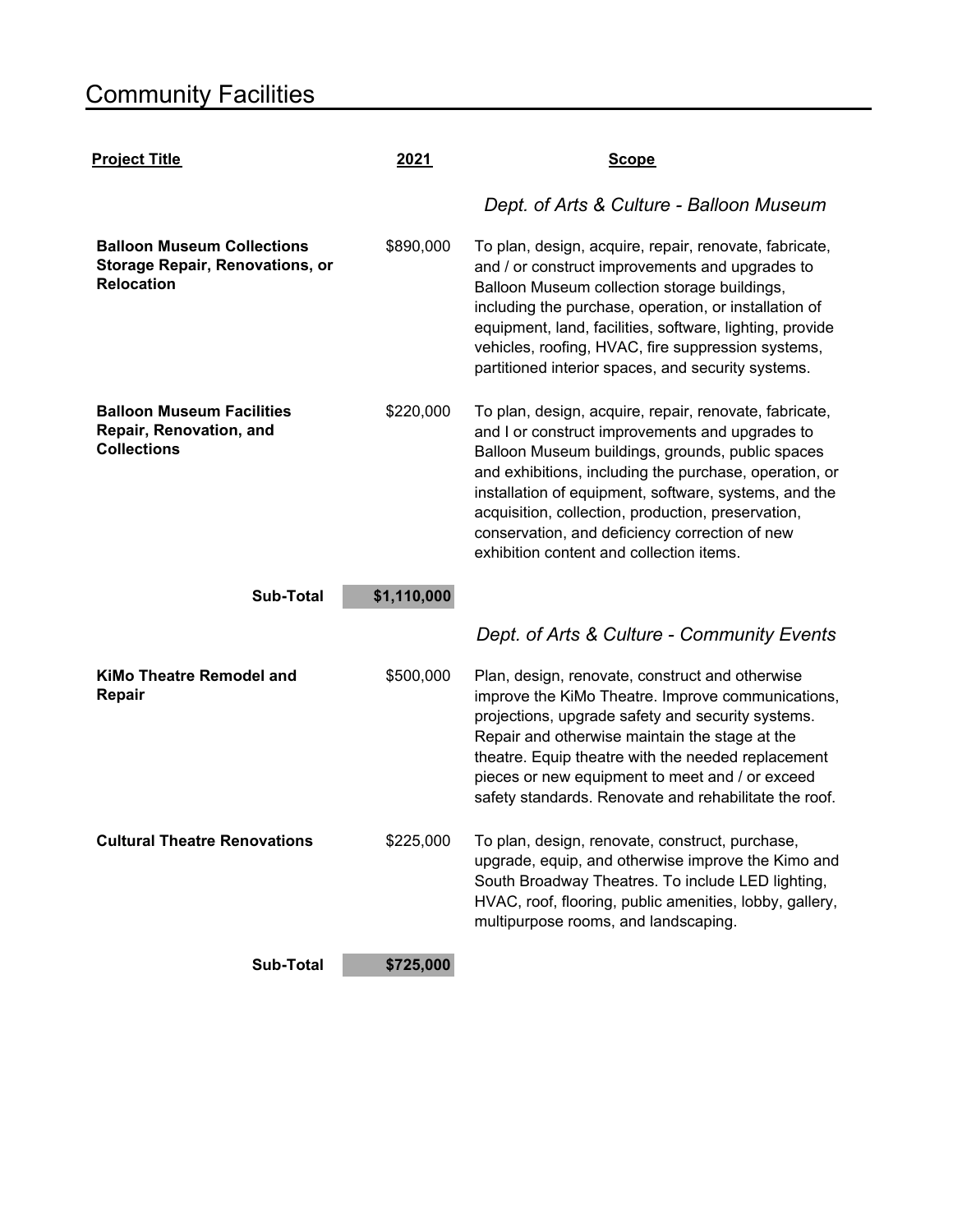| <b>Project Title</b>                                                                                         | 2021                     | <b>Scope</b>                                                                                                                                                                                                                                                                                                                                                                                                                                                                                                                                                                             |
|--------------------------------------------------------------------------------------------------------------|--------------------------|------------------------------------------------------------------------------------------------------------------------------------------------------------------------------------------------------------------------------------------------------------------------------------------------------------------------------------------------------------------------------------------------------------------------------------------------------------------------------------------------------------------------------------------------------------------------------------------|
|                                                                                                              |                          | Dept. of Arts & Culture - Library                                                                                                                                                                                                                                                                                                                                                                                                                                                                                                                                                        |
| <b>Library Materials</b>                                                                                     | \$3,200,000              | Purchase Library materials including books, digital<br>media (books, music, video and audio books), media<br>(DVD's, CD's portable digital devices), databases,<br>periodicals, electronic resources, and other needed<br>materials to meet customer demand for new<br>information, replace outdated material, and provide<br>educational and recreational materials for all ages at<br>all libraries. May also include construction,<br>landscaping and signage.                                                                                                                        |
| <b>Library Building Repairs and</b><br><b>Renovations</b><br><b>Sub-Total</b>                                | \$500,000<br>\$3,700,000 | To design, construct, equip, furnish, and renovate<br>current outdated library facilities which may include,<br>but is not necessarily limited to HVAC unit upgrades,<br>roof repair / replacement, carpet and furniture<br>replacement, safety and security systems, fire<br>suppression systems, public amenities, provide<br>vehicles, and landscaping.                                                                                                                                                                                                                               |
|                                                                                                              |                          | Dept. of Arts & Culture - Media Resources                                                                                                                                                                                                                                                                                                                                                                                                                                                                                                                                                |
| <b>Media Resources / GovTV Studio</b><br><b>Production / Online Media</b><br><b>Upgrades and Replacement</b> | \$150,000                | Design, purchase, construct, renovate, upgrade,<br>convert, install, replace and implement equipment and<br>otherwise improve an outdated inventory of<br>equipment in Media Resources. Improve the facilities<br>of the Gov TV and public access recording studio and<br>master control / production control. Included within the<br>scope is hardware and software, for an enhanced<br>online content presence an overall higher production<br>quality and deliverables. Replace outdated cameras<br>in use for studio productions, field productions and<br>live meeting productions. |
| Sub-Total                                                                                                    | \$150,000                |                                                                                                                                                                                                                                                                                                                                                                                                                                                                                                                                                                                          |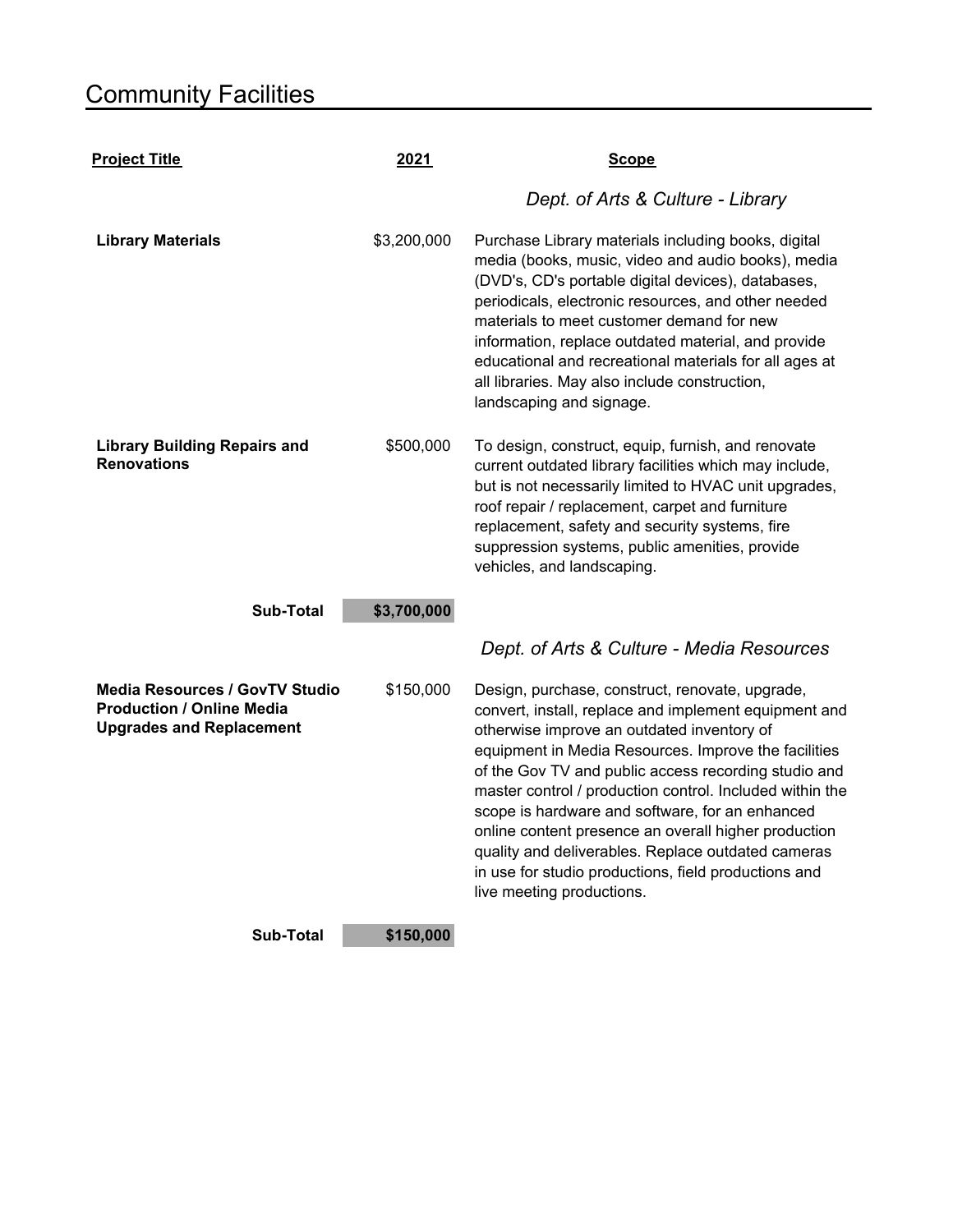| <b>Project Title</b>                                                                                       | 2021      | <b>Scope</b>                                                                                                                                                                                                                                                                                                                                                                                                                                       |  |
|------------------------------------------------------------------------------------------------------------|-----------|----------------------------------------------------------------------------------------------------------------------------------------------------------------------------------------------------------------------------------------------------------------------------------------------------------------------------------------------------------------------------------------------------------------------------------------------------|--|
|                                                                                                            |           | Dept. of Arts & Culture - Museum                                                                                                                                                                                                                                                                                                                                                                                                                   |  |
| Albuquerque Museum Repairs,<br><b>Renovations and Upgrades</b>                                             | \$250,000 | Plan, design, repair, renovate, equip, construct and<br>preserve assets at the Albuquerque Museum, Casa<br>San Ysidro, and the Museum Warehouse, including<br>but not limited to HVAC upgrades, landscaping,<br>flooring, sculptures, parking lots, security and safety<br>equipment, lighting, flooring, equipment, collections,<br>shelving, storage, windows, doors, bathrooms,<br>plumbing, stucco, mud, multimedia interactive, and<br>roofs. |  |
| <b>Albuquerque Museum History</b><br><b>Collections Storage Repair,</b><br><b>Renovation or Relocation</b> | \$875,000 | Plan, design, acquire, repair, renovate and preserve<br>history collections buildings at the Albuquerque<br>Museum, Casa San Ysidro, and the Museum<br>Warehouse, including but not limited to HVAC<br>upgrades, parking lots, fire suppression systems,<br>collection transport, security and safety equipment,<br>lighting, equipment, collections, shelving, storage,<br>windows, doors, plumbing, and roofs.                                   |  |
| <b>Albuquerque Museum Master</b><br><b>Plan Phase III: Education Center</b><br><b>Design</b>               | \$500,000 | Rehabilitate, plan, design, renovate, construct and<br>otherwise improve the Albuquerque Museum, which<br>includes but is not limited to the renovation, expansion<br>of the Museum Education Center, educational spaces,<br>offices, parking lot, HVAC systems, fire suppression<br>systems, restrooms, sculpture garden, and purchases<br>and installation of new equipment necessary for the<br>new and improved spaces.                        |  |
| <b>Casa San Ysidro</b>                                                                                     | \$65,000  | Repair, renovate, restore, preserve, construct, plan,<br>design and equip Casa San Ysidro, including but not<br>limited to, mudding, roofing, HVAC, safety and<br>security equipment, doors, collections, gates, lights,<br>utility infrastructure, bathrooms, park lots,<br>landscaping. Plan, design, construct, and implement<br>flood mitigation at Casa San Ysidro, as well as a<br>Visitor Center.                                           |  |